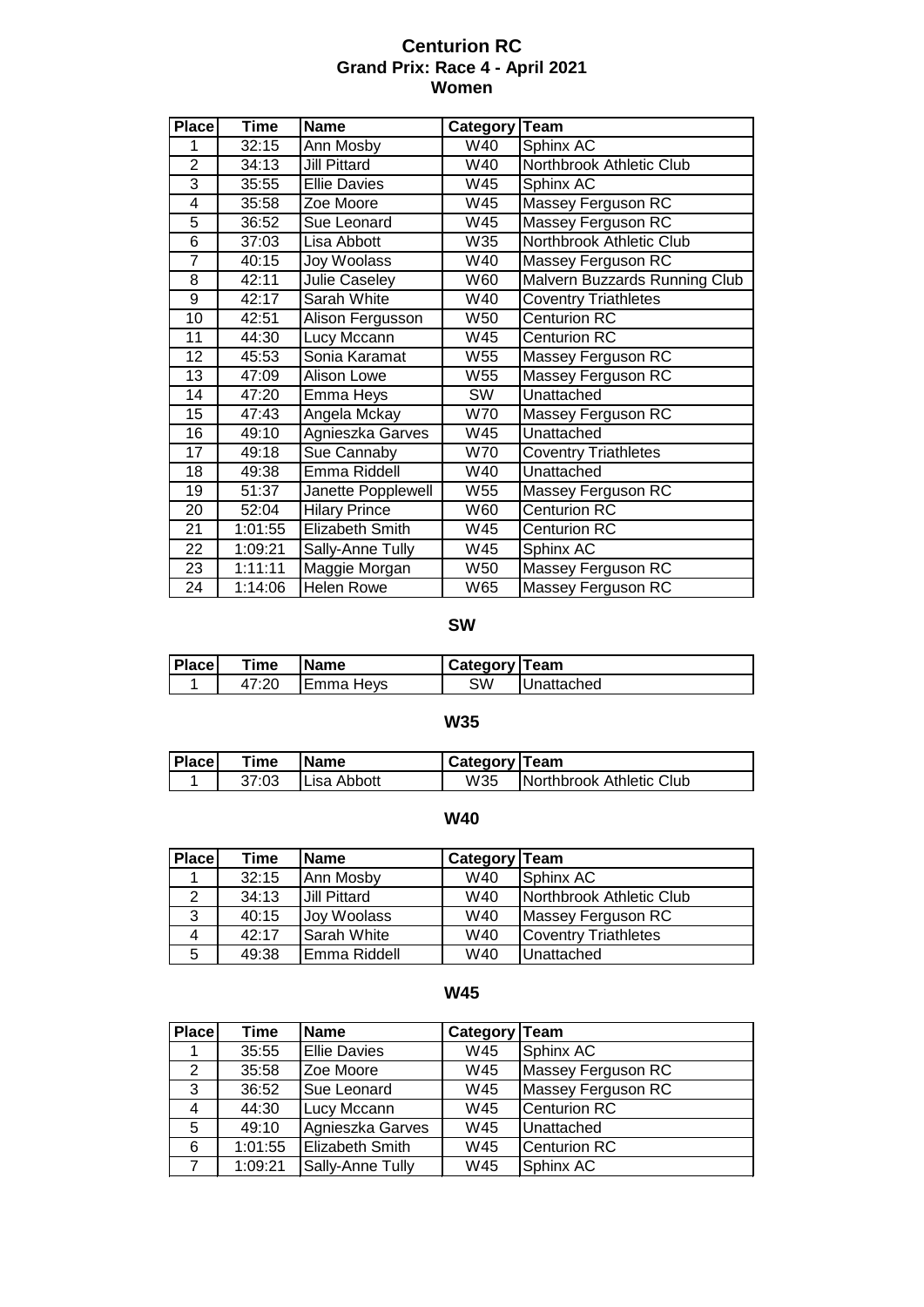### **W50**

| <b>Place</b> | Time  | <b>IName</b>            | Category   Team |                     |
|--------------|-------|-------------------------|-----------------|---------------------|
|              | 42:51 | Alison Fergusson        | W50             | <b>Centurion RC</b> |
|              |       | 1:11:11   Maggie Morgan | W50             | Massey Ferguson RC  |

#### **W55**

| <b>Place</b> | Time  | <b>Name</b>        | <b>Category Team</b> |                    |
|--------------|-------|--------------------|----------------------|--------------------|
|              | 45:53 | Sonia Karamat      | W <sub>55</sub>      | Massey Ferguson RC |
|              | 47:09 | <b>Alison Lowe</b> | W <sub>55</sub>      | Massey Ferguson RC |
| 2            | 51:37 | Janette Popplewell | W <sub>55</sub>      | Massey Ferguson RC |

#### **W60**

| <b>Place</b> | Time  | <b>Name</b>          | <b>Category Team</b> |                               |
|--------------|-------|----------------------|----------------------|-------------------------------|
|              | 42:11 | Julie Caseley        | W60                  | Malvern Buzzards Running Club |
|              | 52:04 | <b>Hilary Prince</b> | W60                  | <b>ICenturion RC</b>          |

### **W65**

| <b>Place</b> | Time | <b>IName</b>       | Category   Team |                    |
|--------------|------|--------------------|-----------------|--------------------|
|              |      | 1:14:06 Helen Rowe | W65             | Massey Ferguson RC |

### **W70**

| <b>Place</b> | Time  | <b>Name</b>  | Category   Team |                              |
|--------------|-------|--------------|-----------------|------------------------------|
|              | 47:43 | Angela Mckay | W70             | Massey Ferguson RC           |
|              | 49:18 | Sue Cannaby  | W70             | <b>ICoventry Triathletes</b> |

# **Centurion RC**

| Place | Time    | <b>Name</b>          | <b>Category Team</b> |              |
|-------|---------|----------------------|----------------------|--------------|
|       | 42:51   | Alison Fergusson     | W <sub>50</sub>      | Centurion RC |
|       | 44:30   | Lucy Mccann          | W45                  | Centurion RC |
| 3     | 52:04   | <b>Hilary Prince</b> | W60                  | Centurion RC |
| 4     | 1:01:55 | Elizabeth Smith      | W45                  | Centurion RC |

# **Coventry Triathletes**

| <b>Place</b> | Time  | <b>Name</b>         | Category   Team |                              |
|--------------|-------|---------------------|-----------------|------------------------------|
|              | 42:17 | <b>Sarah White</b>  | W40             | <b>ICoventry Triathletes</b> |
|              | 49:18 | <b>ISue Cannaby</b> | <b>W70</b>      | <b>ICoventry Triathletes</b> |

# **Malvern Buzzards Running Club**

| <b>Place</b> | Time  | <b>IName</b>         | Category   Team |                               |
|--------------|-------|----------------------|-----------------|-------------------------------|
|              | 42:11 | <b>Julie Caseley</b> | W60             | Malvern Buzzards Running Club |

## **Massey Ferguson RC**

| <b>Place</b>         | Time    | <b>Name</b>        | Category Team   |                           |
|----------------------|---------|--------------------|-----------------|---------------------------|
|                      | 35:58   | Zoe Moore          | W45             | Massey Ferguson RC        |
| $\mathbf{2}^{\circ}$ | 36:52   | Sue Leonard        | W45             | Massey Ferguson RC        |
| 3                    | 40:15   | Joy Woolass        | W40             | Massey Ferguson RC        |
| 4                    | 45:53   | Sonia Karamat      | W <sub>55</sub> | <b>Massey Ferguson RC</b> |
| 5                    | 47:09   | <b>Alison Lowe</b> | W <sub>55</sub> | <b>Massey Ferguson RC</b> |
| 6                    | 47:43   | Angela Mckay       | <b>W70</b>      | <b>Massey Ferguson RC</b> |
| 7                    | 51:37   | Janette Popplewell | W <sub>55</sub> | Massey Ferguson RC        |
| 8                    | 1:11:11 | Maggie Morgan      | W <sub>50</sub> | <b>Massey Ferguson RC</b> |
| 9                    | 1:14:06 | <b>Helen Rowe</b>  | W65             | Massey Ferguson RC        |